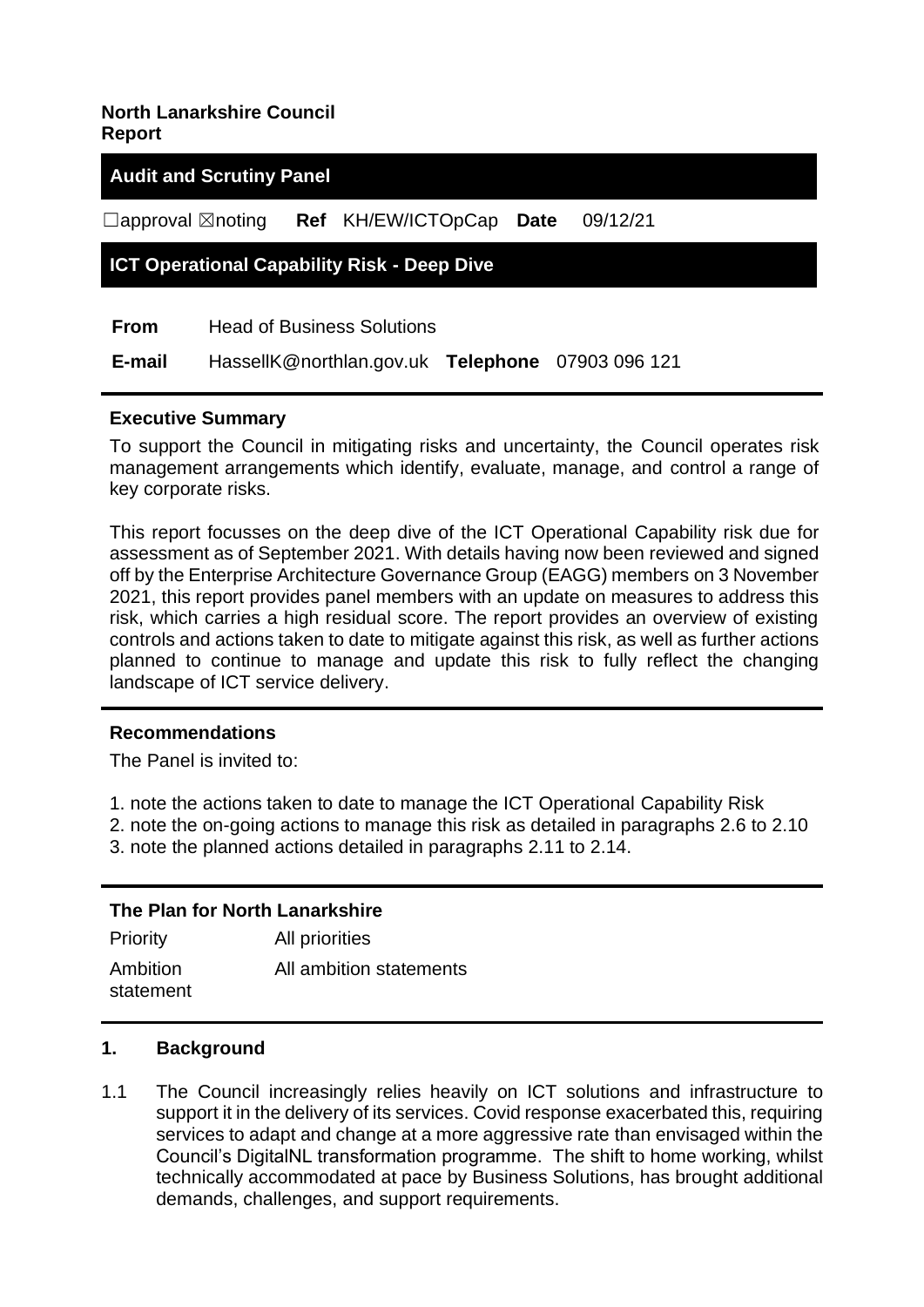- 1.2 The demands of the digital transformation programme although a known requirement, continue to place pressures on operational capability, particularly as the programme transitions from the build to migrate cycle. The financial commitments to the programme and the dedicated partner resource place timeline restrictions on our in-house resources, with limited flexibility.
- 1.3 The Council has a very lean level of ICT resource available<sup>1</sup> to deliver its strategic priorities and ambitions and maintain satisfactory support for Business as Usual (BAU) services. Support levels within Business Solutions (including Wipro and short-term fixed contracts) see 98.22 FTE supporting the rapidly changing infrastructure and security requirements of 15,622 FTE. Within these totals, only circa. 27 FTE are available to support the development, implementation and maintenance of the technological portfolio presently used by 9,471 FTE. Panel members may wish to note these 27 FTE support the software requirements of all service areas excluding Education, which presently has additional dedicated technical support equivalent to circa. 40 FTE.
- 1.4 Our ICT teams, already stretched in delivering on the above requirements, are also faced with supporting and progressing an increasing technological portfolio (due in part to the transformation programme, as both existing and new solutions have significant transition overlap), and accelerated rate of change from 3rd party suppliers looking themselves to introduce more Software as a Service (SaaS) products. Striking this balance is progressively challenging.
- 1.5 The known estate rationalisation, but unknown timelines, creates uncertainty in support and procurement areas, requiring compromise positions being adopted, which reduces opportunity for efficiency.
- 1.6 Due to the terms and format of the Systems Integrator (SI) contract, it is currently challenging for Business Solutions staff to be immersed in the production and support side of the new suite of solutions, particularly within the Digital Platform workstream, and to date, this has resulted in the council relying upon the SI – who already have a significant workplan – to deliver additional developmental opportunities.
- 1.7 The Council, like all large organisations, continues to be targeted by cyber-attacks aiming to disrupt service delivery, and our increasing use of digital cloud and mobile services expands our visible attack surface to 3rd party actors. This requires additional vigilance and monitoring, requiring that we deploy resources to mitigate/build resilience against them, responding appropriately to incidents, to maintain service delivery and business continuity.
- 1.8 Furthermore, the Scottish Government currently seeks assurance from Scottish Public Bodies of consistent level of accreditable controls, with failure to provide this assurance having the potential to result in additional scrutiny and in some areas financial penalty.

<sup>1</sup> *% of ICT FTE to Council FTE: full council = 0.88%; Education only = 0.65%; All services excluding Education and recognising outsourced Wipro resource = 1.03%. Details obtained through SOCITM membership indicates an ICT support average of 1.25% for other local authority members, but such does vary depending on levels of outsourcing in operation.*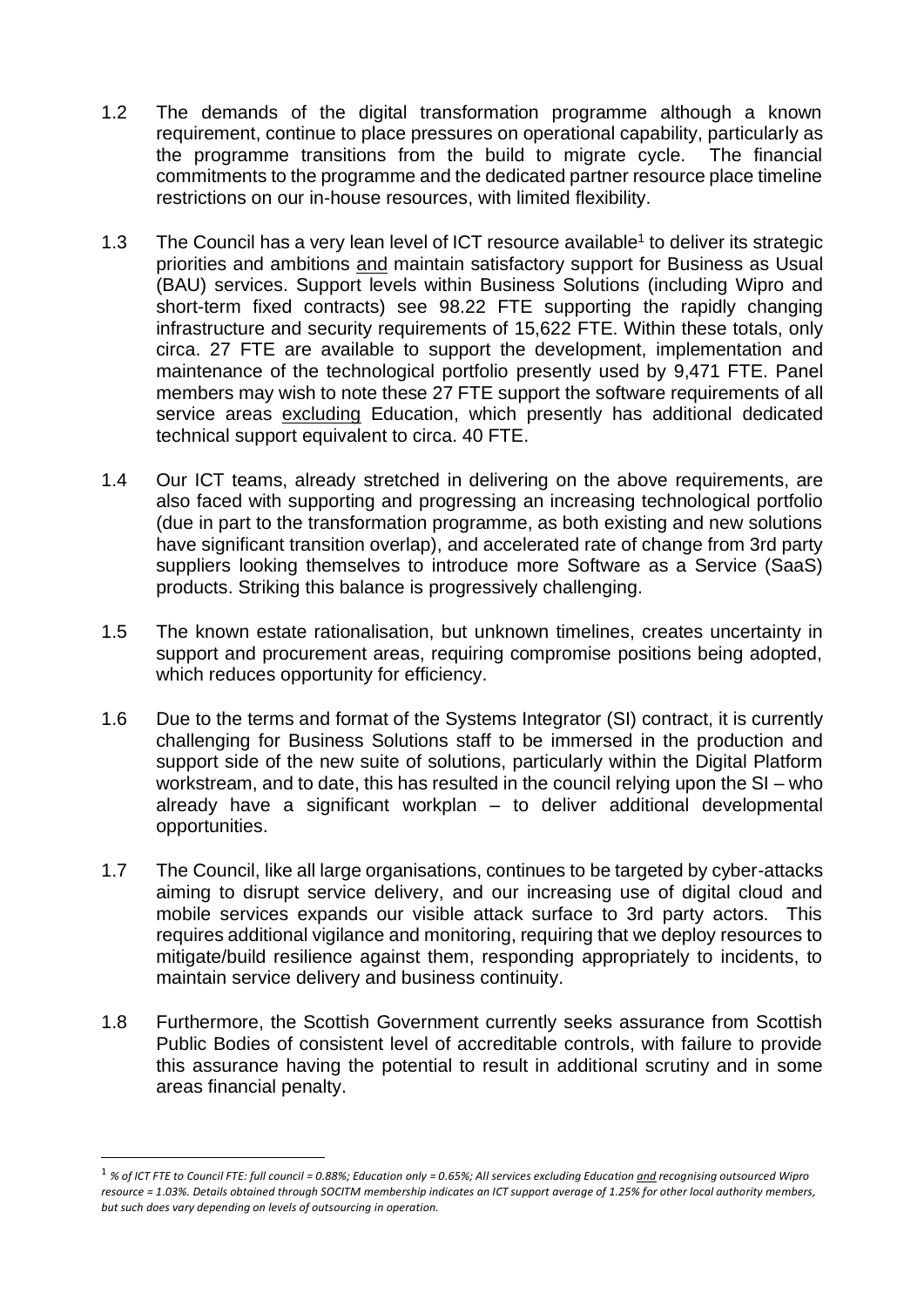- 1.9 It is generally recognised that low numbers of students undertaking ICT-related courses is resulting in a shortage of ICT skills within the marketplace in Scotland at a time when these skills are becoming more sought after as all businesses adapt to new working practices. This is envisaged to continue, with the skills shortage recently demonstrated as a contributory factor with several failures to award contracts following candidate recruitment. Predominantly this can be attributed to scarcity of resources nationally though the financial packages which the Council can offer versus those of private sector competitors cannot be ignored. The Council will therefore continue to face challenges in terms of recruiting skilled staff moving forward.
- 1.10 The Councils service delivery partner Wipro has similar challenges, but additionally the construction and inflexibility of the existing contract terms creates additional challenges to accommodating the required rate of change now seen in the authority.
- 1.11 In short, the previously known demands and our stretched capacity to deal with, is currently further stretched due to Covid response, Organisational change, and the associated digital programmes, with all thus giving rise to a high level of risk in respect of ICT Operational Capability.

#### **2. Report**

- 2.1 The council identifies and monitors significant risk to its operations. The ICT Operational Capability risk is assessed and monitored using the standard councilapproved process for risk management. The inherent score of this risk is 25, having been assessed at the maximum score of 5 for both likelihood and impact. On applying mitigation measures the residual score reduces to 16 (likelihood and impact both reducing to 4). This residual rating results in the risk being assessed quarterly. This assessment of 16 remains unchanged from the quarterly review completed in June 2021 and reported to the Corporate Management Team (CMT) in July.
- 2.2 The Panel are aware that the agreed approach to the management of corporate risks sees all risks allocated to a member of CMT and a Corporate Working Group, with such responsible for assessing, monitoring, and reviewing in accordance with residual risk ratings. This particular risk is aligned to the Enterprise Architecture Governance Group (EAGG) with the Head of Business Solutions identified as the Corporate Risk Lead. This risk was most recently reviewed by EAGG members on 3 November 2021, with all feedback appropriately incorporated into the deep dive attached as Appendix one.
- 2.3 The risk is that ICT Operations may not have the capacity/capability to support the Council and its partners in delivering Services, meeting Strategic Objectives, ensuring secure operations, and facilitating change.
- 2.4 The list of factors that contribute towards this risk can be long. The following is a high-level summary of the principal generic factors that influence this risk across all industries: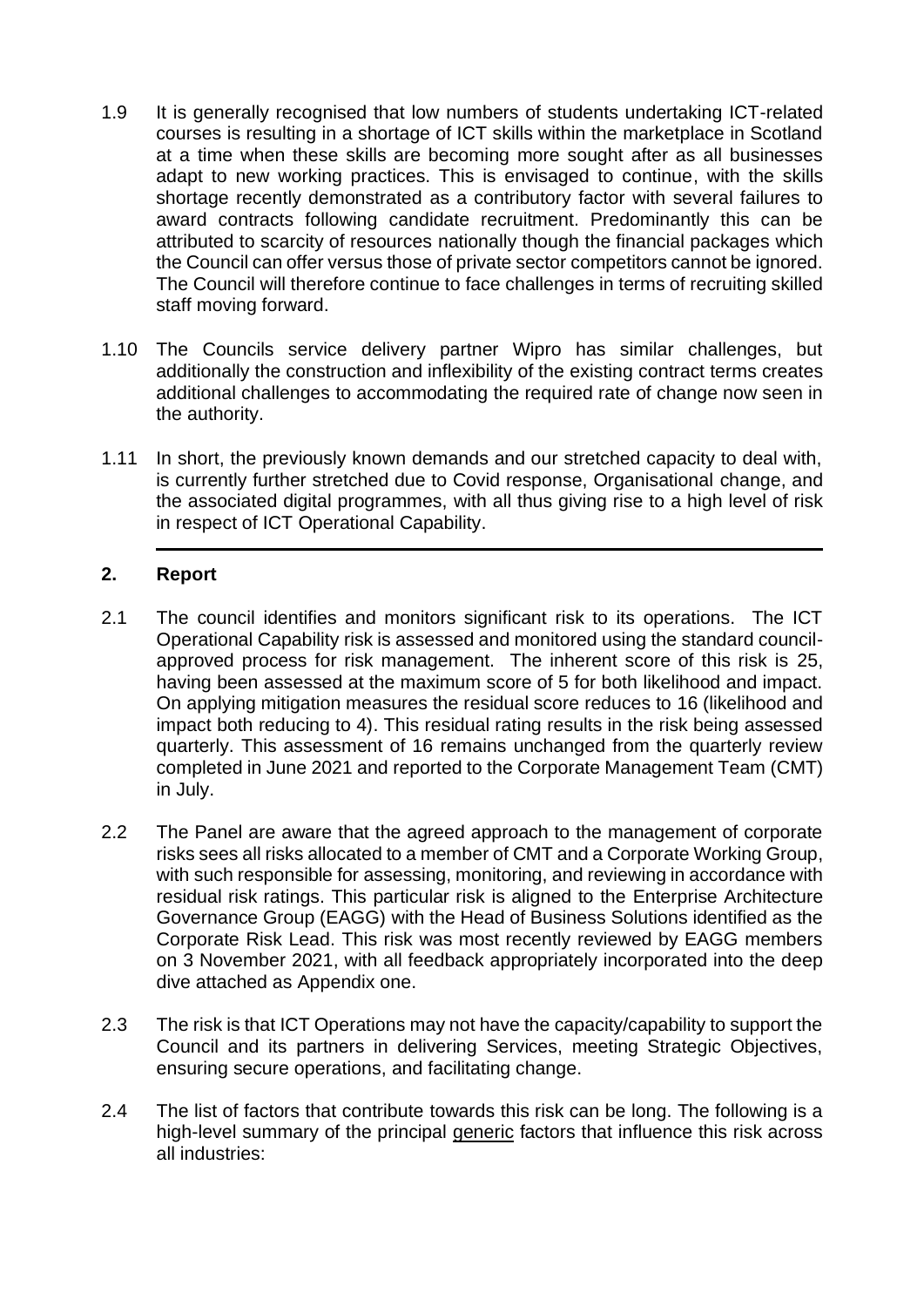- Covid accelerated the need for remote working, and although our enterprise infrastructure is moving in the right direction, we are between the 'old world' and the 'new world' so still need to address a range of technologies which are not currently fit for purpose.
- The Business Solutions employee structure now reflects the requirements of a modern digital council (our new world), but the legacy of a traditional ICT estate and associated processes (the old world) must still be managed on an ongoing basis.
- Service expectations regarding maintenance and support for current bespoke in-house business applications such as HSMS, mySWIS etc.
- Need to upskill current resources particularly given challenges experienced on occasion in respect of attracting external candidates to our remuneration package.
- Generalised resource pool with external contractors with no specificity training in place (e.g., External contractor will have O365 skills but does not necessarily know how NLC have customised their O365 set up).
- Lack of workflow process for use with internal ICT governance and standards (i.e., acceptable use of ICT, procurement, security).
- Requirement to update several policies and strategies which support ICT operations.
- 2.5 The impacts of having an insufficient level of ICT operations available are likely to be significant, and may include:
	- Non-achievement or reduced delivery of corporate and service priorities, including the DigitalNL programme and its associated savings
	- Errors or corruption arising from unplanned system changes
	- Internal or external data loss from malicious hackers
	- Increased security incidents
	- Loss of and/or inability to access key systems and data
	- Significant reputational damage for NLC and/or partner organisations
	- Increased failure rates from ageing technologies
	- Sanctions/fines from schemes and regulators for non-compliance
	- Disconnection from regulated essential services
	- Efficiencies in terms of cost and service delivery not being exploited or fully maximised
- 2.6 To address this risk the council has undertaken considerable activity to reduce, where possible, the likelihood of an event occurring and, if it does, the severity of the impact. Actions have been undertaken and controls put in place including:
	- Technical Design Authority (TDA), Enterprise Architecture Governance Group (EAGG) and Data Governance Board (DGB) are all in place and enable oversight of this risk and associated controls and actions including review of skills and resources required.
	- Digital & ICT Strategy approved, in place and updated on an ongoing basis.
	- Well established procurement processes enable robust selection of ICT partners.
	- Ongoing review and update of the ICT Disaster Recovery and Business Continuity plans plus bi-annual testing.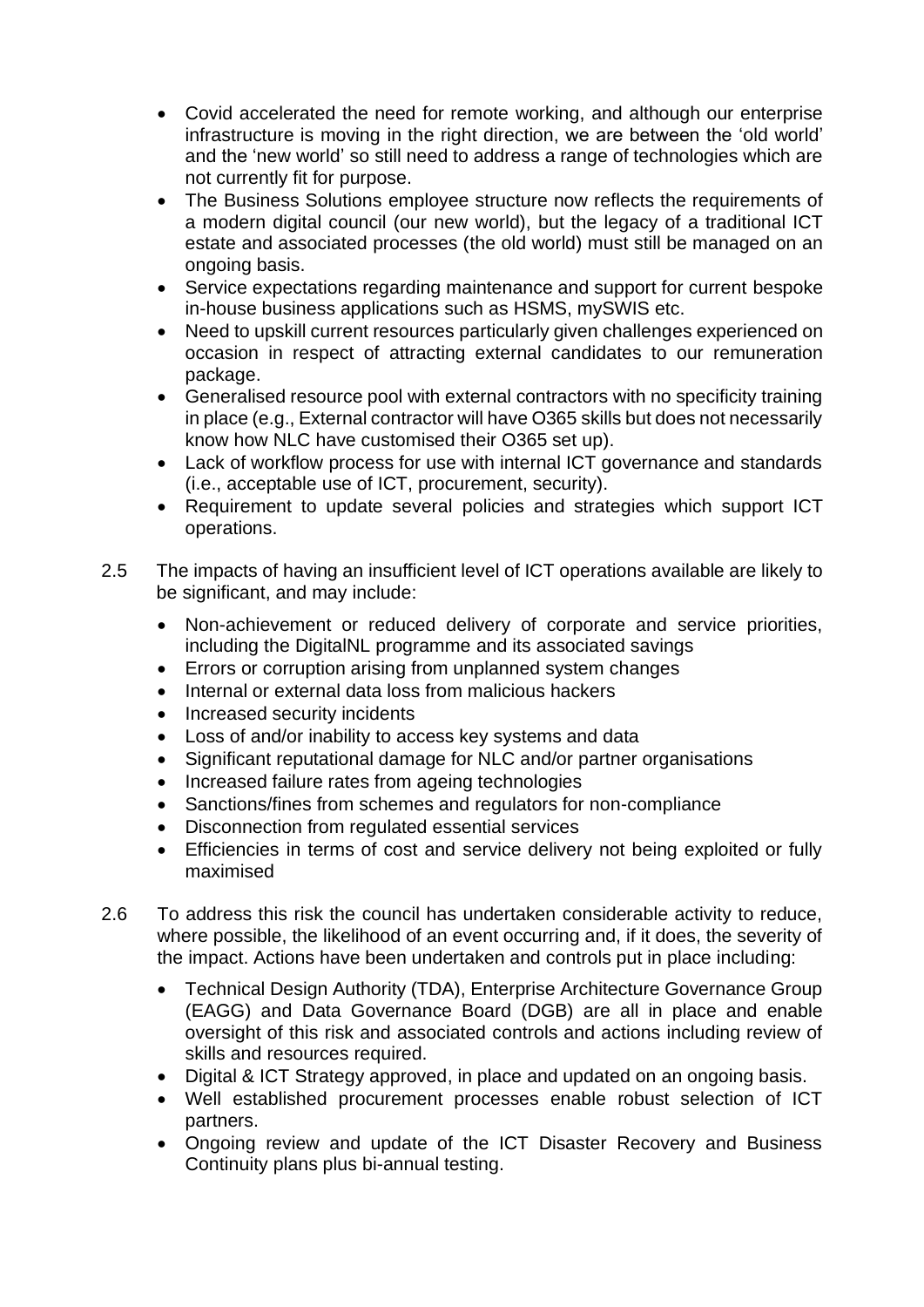- Robust network design including firewalls, antivirus & antimalware systems and two factor authentications to control unauthorised access.
- Use of automatic detective and preventative technologies (in respect of security incidents and inappropriate access and damage to council information)
- ICT Code of Connection controls external access to ICT resource.
- Information Governance Framework
- Dedicated resource within ICT Focussing on Programme, Change and Security Management
- Corporate Project Management methodology approach augmented by local project management approaches for specialist areas ensures consistency.
- Service management system is in place
- ICT operational procedures and guidance, including operations manual and solutions guide for each application.
- Availability of additional specialist/ resources through Digital Business (DBP) and System Integrator (SIP) framework and partnerships
- Fully revised and aligned Business Solutions structure, with functions identified as key through DBP and SIP arrangements.
- Technical library for all solutions documentation.
- Staff IT security awareness training modules
- 2.7 The council is no exception to the rule that organisations must continue to develop their capability posture to address the ongoing changing environment. Activities are on-going to maintain and enhance the council's operational capability and these range from technical to process, procedural and staff awareness raising. Appendix one demonstrates this is actively being pursued through for example actions ACT0000598, ACT0000599 and ACT0000600.
- 2.8 In terms of governance, the Technical Design Authority (TDA) provides a forum to look at technical solutions and how they fit with the council's technical standards and principles. The Enterprise Architecture Governance Group (EAGG) considers holistically how proposed solutions comply with organisational and architectural principles e.g., do they represent good value, and do we understand how we will use them and provide support
- 2.9 Supporting the work of the TDA and EAGG the council has implemented a variety of policies and procedures including the Information Governance Framework and the ICT Code of Connection. These undergo regular review and include guidance for staff on the implementation of relevant policies. As outlined within Appendix one (CON0000227), the council has appointed an Operational & Support Manager responsible for the delivery of the key areas of ICT operations supporting the business-as-usual operation of the council's ICT infrastructure. The council has also appointed a Programme manager who is responsible for the management and delivery of all projects and programmes within the Business Solutions function
- 2.10 Technical activity that is on-going to improve efficiency and ease pressure on ICT operations includes M365 migration, exchange migration, Dev-Ops live, laptop and mobile storage device encryption, secure file transfer via Hyve, e-mail encryption, enhanced anti-virus software adoption, network segmentation, penetration testing, and multi factor authentication roll out.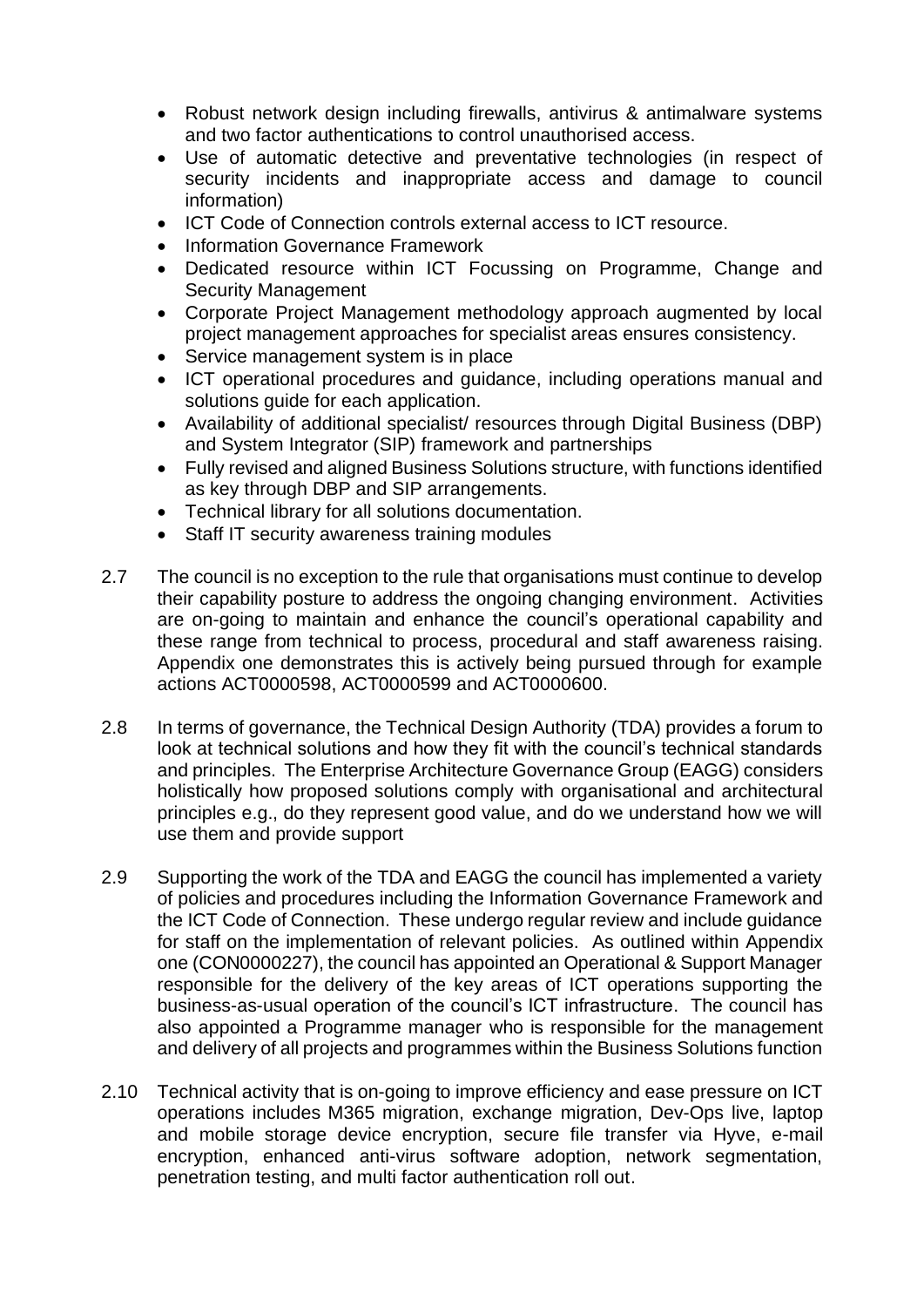- 2.11 As stated earlier, the threat environment that the council must address rapidly evolves. This, combined with the large number of staff working at home, will require further technical, procedural, and staffing awareness initiatives to help the council manage the risks associated with information security and information governance. A full review of the training framework is also planned following full roll out of M365. Appendix one demonstrates these mitigations are actively being pursued through actions ACT0000696, ACT0000739 and ACT0000740.
- 2.12 Future technical and administrative/procedural initiatives and solutions will always be required to be built on what has already been established. Our planned activity to further mitigate exposure to this risk includes finalising knowledge transfer/handover arrangements with Agilisys, making improvements to disaster recovery planning and testing arrangements, managing supply chain security, ensuring robustness of authentication processes for users, creating a secure development operations framework, and enhancing joiners/movers/leavers processes. An effective means of performing technical vulnerability management is also on the security roadmap.
- 2.13 In recognising the Council has a very lean level of ICT resource available, ACT0000741 outlined within Appendix one is presently a key area of focus for Business Solutions with significant change and developments underway. The Panel will be aware that the Transformation and Digitisation Committee of 17 November approved the recommendation to insource services presently delivered by our Wipro service delivery partner effective from April 2022.
- 2.14 To fulfil the requirement to deliver an independent and integrated ICT service capable of supporting council services and all nine community boards outlined within the Delivering for Communities report (Policy and Strategy Committee, December 2020), a dedicated Business Solutions Structure Working Group has responsibility for shaping future delivery options. This group includes Trade Union representatives from Unison, GMB and Unite, as well as representatives from Business Solutions, People and Organisational Development, Community Learning & Development and Education & Families. This group is presently exploring opportunities to improve capacity which may arise from the transfer of the Education technician support service and the insourcing and harmonisation of Culture and Leisure North Lanarkshire resources.

## **3. Public Sector Equality Duty and Fairer Scotland Duty**

## 3.1 **Fairer Scotland Duty**

The requirement to comply with The Fairer Scotland Duty does not apply in this case.

## 3.2 **Equality Impact Assessment**

The details of current and proposed future activity with regards information security and information governance should have no impact on the council's duties under the Equality Act 2010 Public Sector Equality Duty Regulation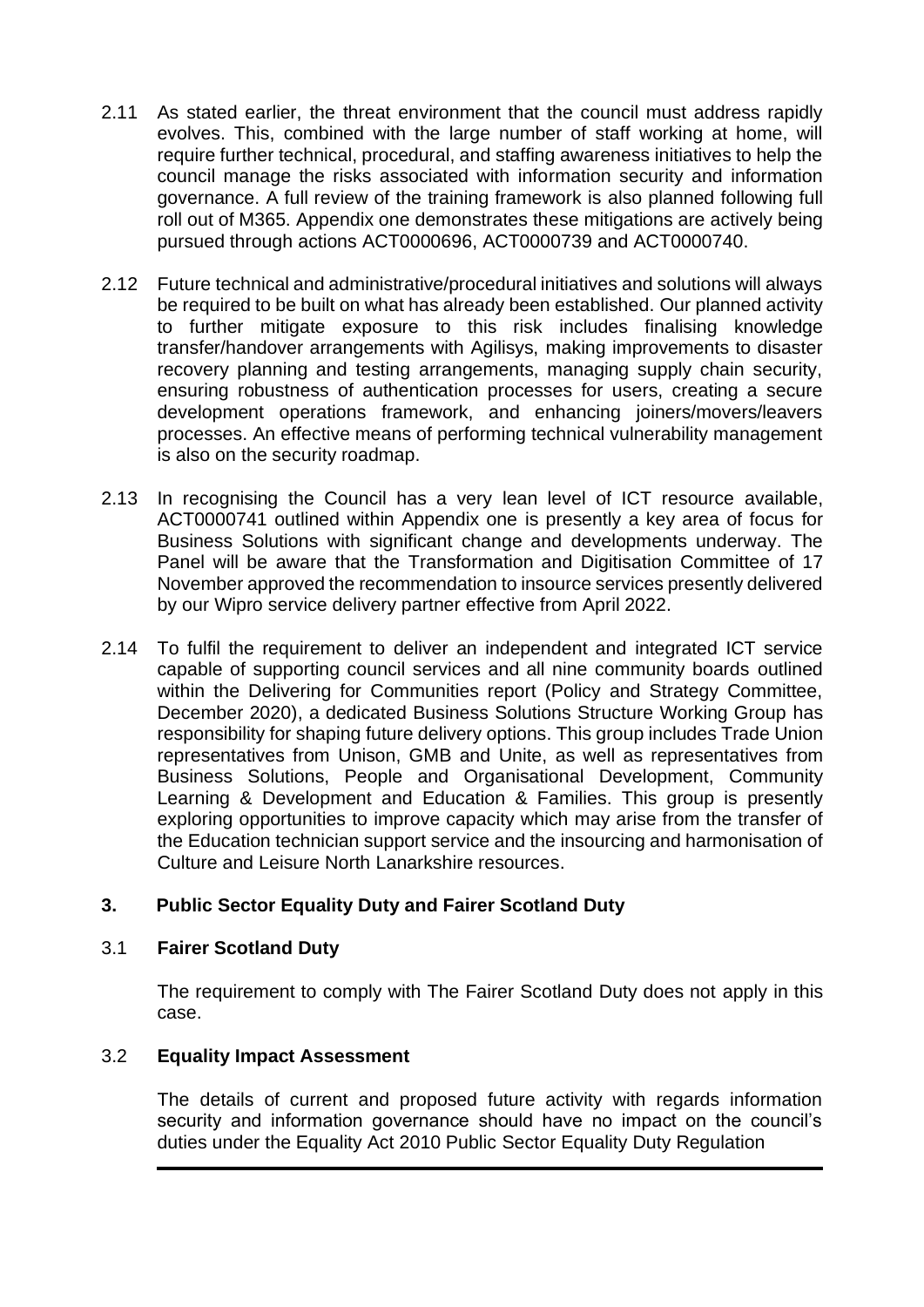#### **4. Impact**

#### 4.1 **Financial impact**

Effective operational capability management can assist in ensuring the council does not incur fines and can also minimise costs associated with service interruptions and restoration of lost data. To this end, sufficient resources must be made available to satisfactorily maintain the activities detailed in this report. Procurement of appropriate technologies is provided for within the approved Strategic Capital Investment Programme 2021/22 to 2025/26.

#### 4.2 **HR policy / Legislative impact**

Delivery of effective operational capability requires ongoing knowledge of all associated employee relations policies. In addition, partnership working remains ongoing with trade union representatives through the dedicated Business Solutions Structure Working Group.

#### 4.3 **Technology / Digital impact**

Technology / digital impacts will be significant for all technology procured and digital solutions used. These costs should be identified at the commencement of any project and included in the procurement exercise (and budgeted for accordingly). All proposals, and the oversight of this corporate risk, are routinely considered through the Enterprise Architecture Governance Group (EAGG), with this deep dive most recently approved by the Group on 3 November 2021.

#### 4.4 **Environmental impact**

There are no negative environmental impacts to the report however it should be noted that enhancing technology including the ability to work from home does lower the council's overall carbon footprint.

#### 4.5 **Communications impact**

There will be an on-going need for communication and consultation with key stakeholders and staff to ensure that this risk continues to be effectively managed over time.

#### 4.6 **Risk impact**

If the council does not effectively address this risk then there are considerable risks to the council in terms of reputational damage, loss of service (and significant costs to restore service), loss of confidence amongst staff and stakeholders and the possibility of very significant fines should we fail to deliver any of our legislative and statutory responsibilities.

#### **5. Measures of success**

5.1 The continued effective management of this risk with breaches being minimised in terms of number and severity, service disruption being minimised, and, in addition, higher sustained levels of staff awareness will be key measures of success.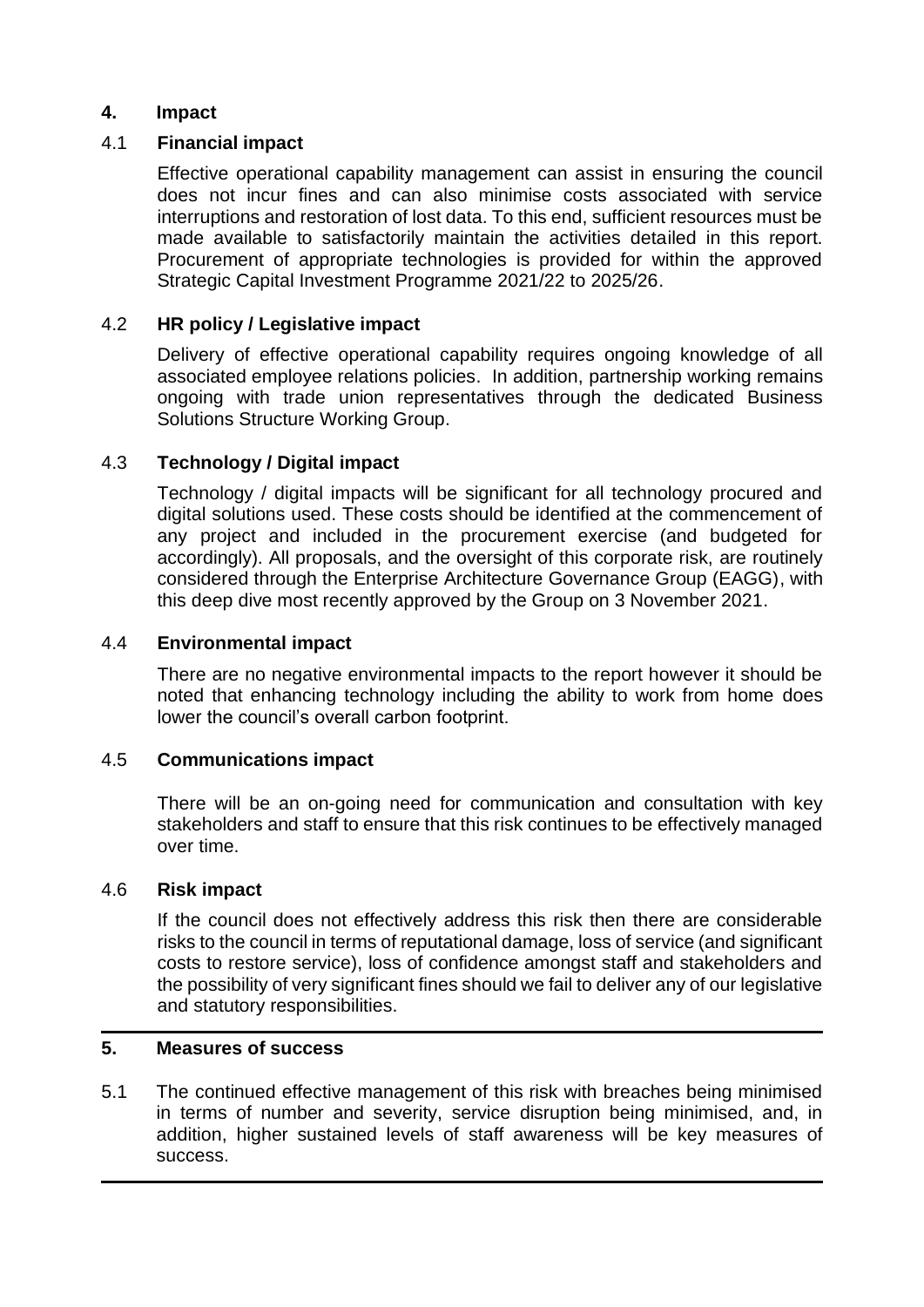#### **6. Supporting documents**

6.1 **Appendix 1** – ICT Operational Capability Risk Deep Dive Report

Best Marioto X

**Katrina Hassell Head of Business Solutions**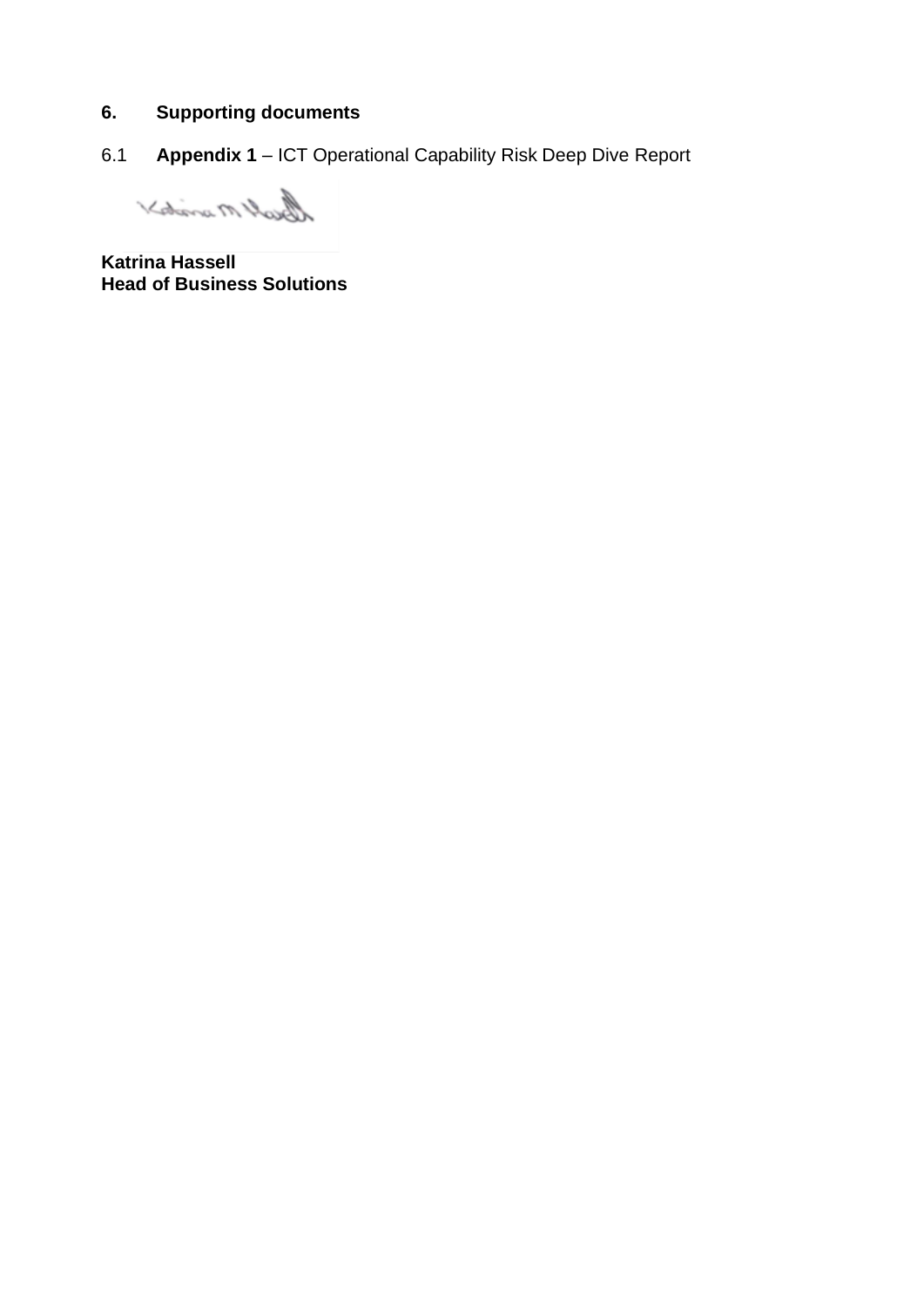# **Appendix 1 – ICT Operational Capability Risk Deep Dive Report**

| Deep Dive Report RIS0000018<br>Risk Title ICT Operational Capability                                                                                                                                                                                                                                                                                                                                                                                                                                                                                                                                                                                                                                                                                                                                                                                                                                                                                                                                                                                                                                                                                                                                                                                                                                                                                                                                                                                                                                                                                                                                                                                                                                                                                                                                                                                                                                                                                                                                                                                                                                                                                                                                                                                                                                                                                                                                                                                                                                                                                                                                                                                                                                                                                                                                                                                                                                                                                                                                                                                                                                                                                                                                                                                                                                                                                                               |                                                                                                                                                                                                                                                                                                                                                                                                                                                                                                                                                                                                                                   | <b>Owner Katrina Hassell</b>                 |
|------------------------------------------------------------------------------------------------------------------------------------------------------------------------------------------------------------------------------------------------------------------------------------------------------------------------------------------------------------------------------------------------------------------------------------------------------------------------------------------------------------------------------------------------------------------------------------------------------------------------------------------------------------------------------------------------------------------------------------------------------------------------------------------------------------------------------------------------------------------------------------------------------------------------------------------------------------------------------------------------------------------------------------------------------------------------------------------------------------------------------------------------------------------------------------------------------------------------------------------------------------------------------------------------------------------------------------------------------------------------------------------------------------------------------------------------------------------------------------------------------------------------------------------------------------------------------------------------------------------------------------------------------------------------------------------------------------------------------------------------------------------------------------------------------------------------------------------------------------------------------------------------------------------------------------------------------------------------------------------------------------------------------------------------------------------------------------------------------------------------------------------------------------------------------------------------------------------------------------------------------------------------------------------------------------------------------------------------------------------------------------------------------------------------------------------------------------------------------------------------------------------------------------------------------------------------------------------------------------------------------------------------------------------------------------------------------------------------------------------------------------------------------------------------------------------------------------------------------------------------------------------------------------------------------------------------------------------------------------------------------------------------------------------------------------------------------------------------------------------------------------------------------------------------------------------------------------------------------------------------------------------------------------------------------------------------------------------------------------------------------------|-----------------------------------------------------------------------------------------------------------------------------------------------------------------------------------------------------------------------------------------------------------------------------------------------------------------------------------------------------------------------------------------------------------------------------------------------------------------------------------------------------------------------------------------------------------------------------------------------------------------------------------|----------------------------------------------|
| <b>Risk Context</b>                                                                                                                                                                                                                                                                                                                                                                                                                                                                                                                                                                                                                                                                                                                                                                                                                                                                                                                                                                                                                                                                                                                                                                                                                                                                                                                                                                                                                                                                                                                                                                                                                                                                                                                                                                                                                                                                                                                                                                                                                                                                                                                                                                                                                                                                                                                                                                                                                                                                                                                                                                                                                                                                                                                                                                                                                                                                                                                                                                                                                                                                                                                                                                                                                                                                                                                                                                |                                                                                                                                                                                                                                                                                                                                                                                                                                                                                                                                                                                                                                   | <b>Latest Assessment Due</b><br>Sept 4, 2021 |
| NLC increasingly relies heavily on ICT solutions and infrastructure to support the organisation in the delivery of its services. Covid response has<br>exacerbated this, requiring services to adapt and change at a more aggressive rate. The shift to home working, whilst technically accommodated<br>through the 'corporate' Business Solutions teams, has brought additional demands, challenges, and support requirements. The demands of the<br>digital transformation programme whilst a known requirement, continue to place pressures on the operational capability of the 'corporate' ICT<br>resource, particularly as the programme transitions from the build to migrate cycle. The financial commitments to the programme and the<br>dedicated partner resource place timeline restrictions on the service, with little flexibility. The recognised lean levels of ICT resources (98.22 FTE -<br>including Wipro - to support the infrastructure and security requirements of 16,973 FTE) available are not only stretched with the above, but<br>Business As Usual demands (BAU), an increasing technological portfolio (due in part to the transformation programme, as both existing and new<br>solutions have significant transition overlap), and the rate of change from 3rd party suppliers as more Software as a Service (SaaS) products are<br>introduced result in the delivery of strategic priorities and ambitions and maintenance of satisfactory support for BAU services being progressively<br>challenging. The known estate rationalisation, but unknown timelines, creates uncertainty in support and procurement areas, requiring<br>continues to be challenging to get Business Solutions staff involved in the production and support side of this new suite of solutions, particularly<br>like all large organisations, continues to be targeted by cyber-attacks aiming to disrupt service delivery, and our increasing use of digital cloud and<br>mobile services expands our visible attack surface to 3rd party actors. This requires additional vigilance and monitoring, requiring that we deploy<br>resources to mitigate/build resilience against them, responding appropriately to incidents, to maintain service delivery and business continuity.<br>numbers of students undertaking ICT-related courses is resulting in a shortage of ICT skills within the marketplace in Scotland at a time when these<br>skills are becoming more sought after as all businesses adapt to new working practices. This is envisaged to continue and has been demonstrated<br>with several failures to award following recruitment. Whilst this can predominantly be attributed to scarcity of resources nationally, the financial<br>packages the Council can offer are a factor with it therefore envisaged that challenges in terms of recruiting skilled staff moving forward will<br>continue. The Councils service delivery partner Wipro has similar challenges, but additionally the construction and inflexibility of the contract<br>creates additional challenges to accommodating the required rate of change now seen in the authority. In short, the previously known demands<br>and our stretched capacity to deal with, is currently further stretched due to Covid response, Organisational change, and the associated digital | compromise positions being adopted, which reduces opportunity for efficiency. Due to the format of the Solutions/System Integrator (SI) contract it<br>within the Digital Platform workstream, which has a direct result of the council relying upon the SI for additional developmental opportunities. NLC,<br>Furthermore, the Scottish Government currently seeks assurance from Scottish Public Bodies of consistent level of accreditable controls, with failure<br>to provide this assurance having the potential to result in additional scrutiny and in some areas financial penalty. It is generally recognised that low | <b>Latest Assessment</b><br>Nov 3, 2021      |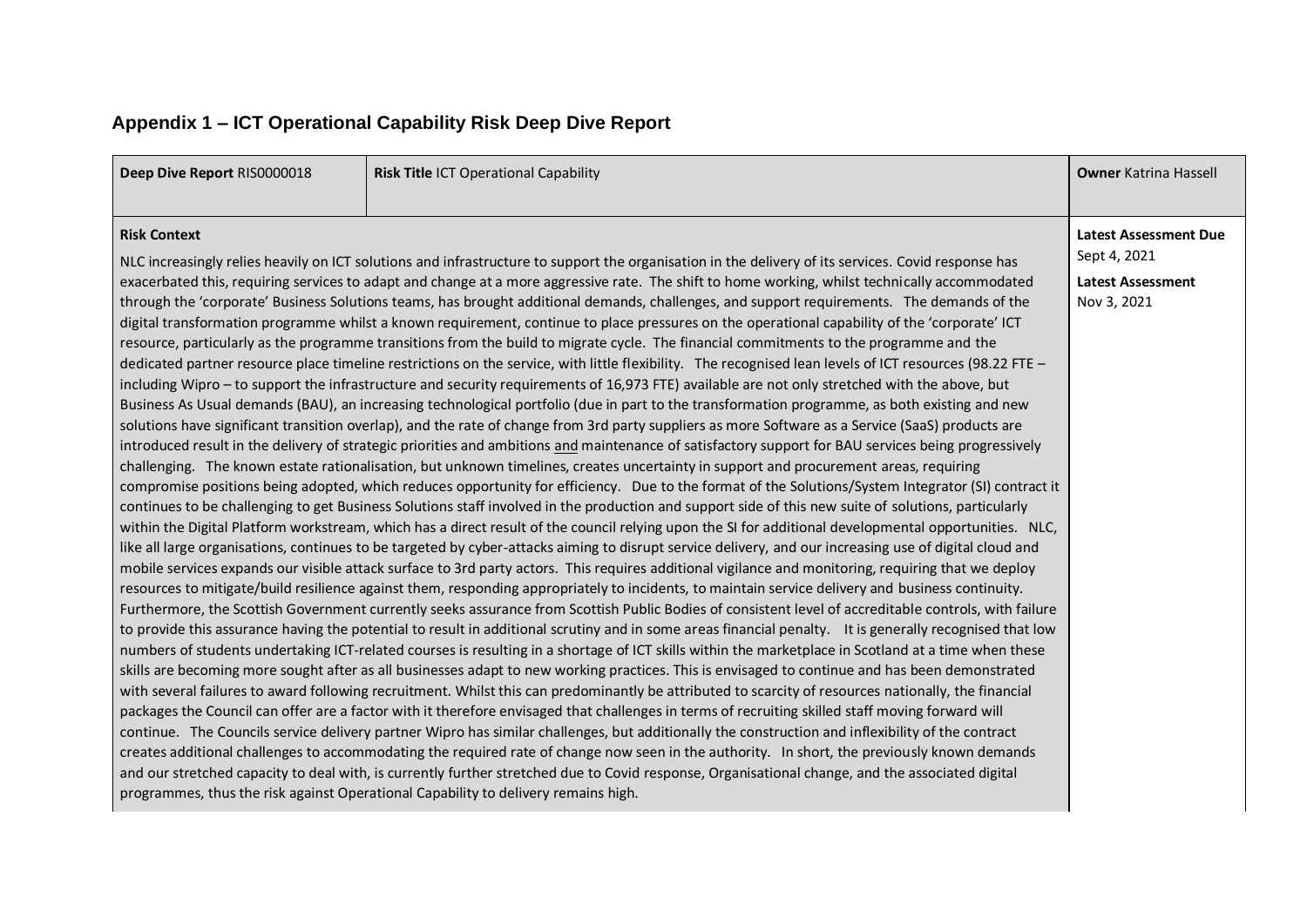| <b>Risk Description</b>                                                                                                                                                                                                                                                                                                                                                                                                                                                                                                                                                                                                                                                                                                                                                                                                                                                                                                                                                                                                                                                                                                                                   | <b>Organisation Structure</b>  |
|-----------------------------------------------------------------------------------------------------------------------------------------------------------------------------------------------------------------------------------------------------------------------------------------------------------------------------------------------------------------------------------------------------------------------------------------------------------------------------------------------------------------------------------------------------------------------------------------------------------------------------------------------------------------------------------------------------------------------------------------------------------------------------------------------------------------------------------------------------------------------------------------------------------------------------------------------------------------------------------------------------------------------------------------------------------------------------------------------------------------------------------------------------------|--------------------------------|
| ICT Operations may not have the capacity/capability to support the Council and its partners in delivering Services, meeting Strategic Objectives,<br>ensuring secure operations, and facilitating change.                                                                                                                                                                                                                                                                                                                                                                                                                                                                                                                                                                                                                                                                                                                                                                                                                                                                                                                                                 | North Lanarkshire<br>Corporate |
| Due To                                                                                                                                                                                                                                                                                                                                                                                                                                                                                                                                                                                                                                                                                                                                                                                                                                                                                                                                                                                                                                                                                                                                                    |                                |
| ICT currently sits between 'old world' and 'new world' therefore whilst enterprise infrastructure is moving in the right direction it is still not currently<br>fit for purpose for the modern world. The 'corporate' ICT employee structure transitioning between old world and new world, with roles and<br>responsibilities not yet fully embedded whilst staff continue to support legacy products. Service expectations regarding maintenance and support<br>for current in-house business applications (e.g., HSMS, mySWIS). Need to upskill current resources as it proves challenging on occasion attracting<br>external candidates to NLC package. Generalised resource pool with external contractors with no specificity training in place (e.g., External<br>contractor will have O365 skills but does not necessarily know how NLC have customised their O365 set up). Lack of scalable workflow process for<br>use with internal ICT governance and standards (i.e., acceptable use of ICT, procurement, security). Insufficient contract management practices.<br>Inadequate or out of date policies and strategies to support operations. |                                |
| Impact                                                                                                                                                                                                                                                                                                                                                                                                                                                                                                                                                                                                                                                                                                                                                                                                                                                                                                                                                                                                                                                                                                                                                    |                                |
| Non-achievement or reduced delivery of corporate and service priorities, including the DigitalNL programme; Errors or corruption arising from<br>unplanned system changes; Internal or external data loss from malicious hackers; Increased security incidents; Loss of and/or inability to access key<br>systems and data; Significant reputational damage for NLC and/or partner organisations; Increased failure rates from ageing technologies;<br>Sanctions/fines from schemes and regulators for non-compliance; disconnection from regulated essential services; Efficiencies in terms of cost and<br>service delivery not being exploited or fully maximised.                                                                                                                                                                                                                                                                                                                                                                                                                                                                                     |                                |
| <b>Corporate Priorities</b>                                                                                                                                                                                                                                                                                                                                                                                                                                                                                                                                                                                                                                                                                                                                                                                                                                                                                                                                                                                                                                                                                                                               |                                |
| • Improve economic opportunities and outcomes<br>• Support all children and young people to realise their full potential                                                                                                                                                                                                                                                                                                                                                                                                                                                                                                                                                                                                                                                                                                                                                                                                                                                                                                                                                                                                                                  |                                |
| • Improve North Lanarkshire's resource base                                                                                                                                                                                                                                                                                                                                                                                                                                                                                                                                                                                                                                                                                                                                                                                                                                                                                                                                                                                                                                                                                                               |                                |

- Enhance participation, capacity, and empowerment across our communities
- Improve the health and wellbeing of our communities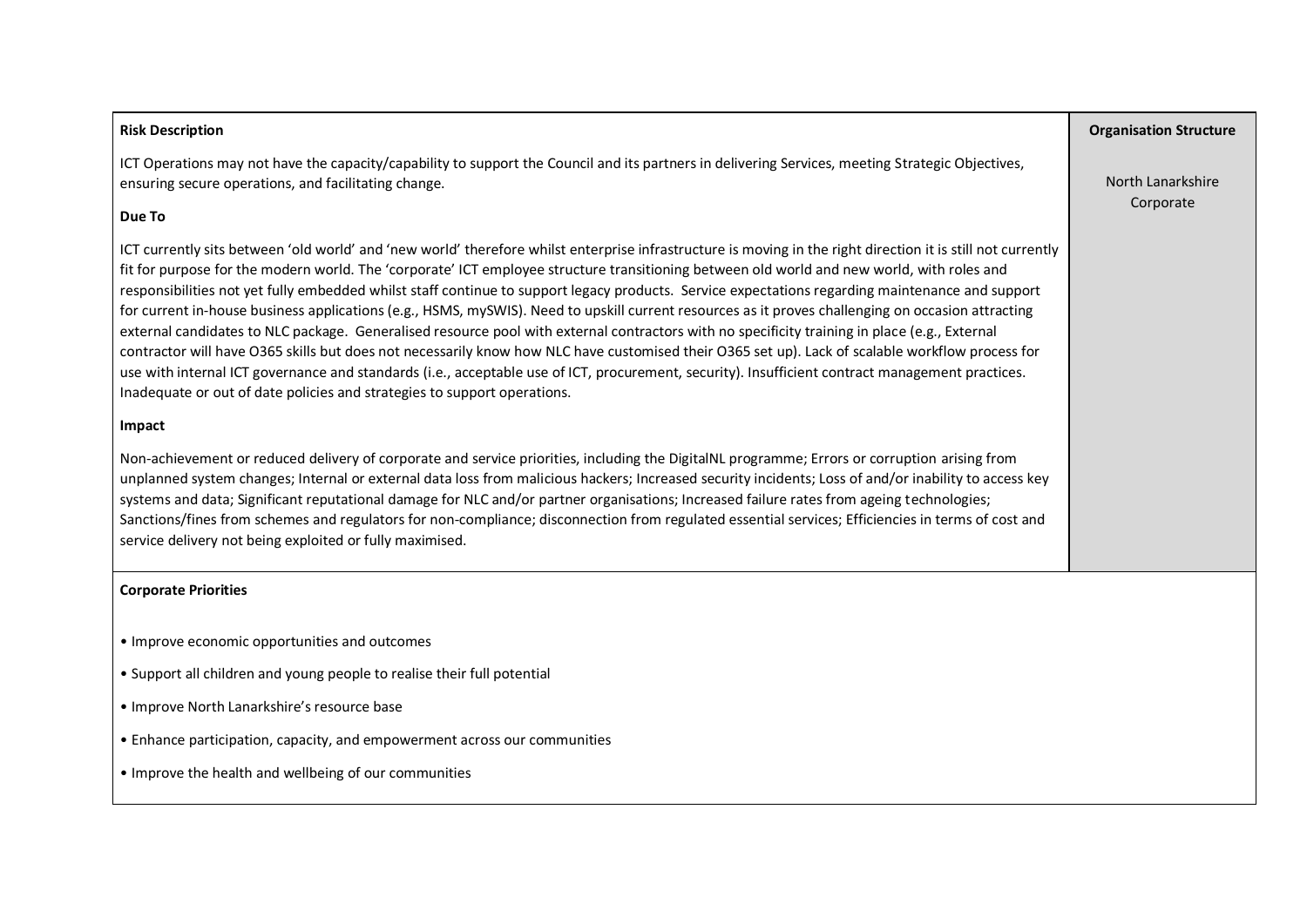|                                                                                   | Likelihood - 5                                                                                                                                                                                                                                                                                                                                                                                                                                                                                             | Impact - 5        |               | $High - 25$            |
|-----------------------------------------------------------------------------------|------------------------------------------------------------------------------------------------------------------------------------------------------------------------------------------------------------------------------------------------------------------------------------------------------------------------------------------------------------------------------------------------------------------------------------------------------------------------------------------------------------|-------------------|---------------|------------------------|
| <b>Likelihood Reason</b>                                                          |                                                                                                                                                                                                                                                                                                                                                                                                                                                                                                            |                   |               |                        |
|                                                                                   | The continued use of current BAU solutions whilst transitioning to new solutions will result in more not less systems to manage. Increasing frequency of cyber-attacks coupled<br>with the rate of change the organisation will experience, will result in new and increasing cyber risks.                                                                                                                                                                                                                 |                   |               |                        |
| <b>Impact Reason</b>                                                              |                                                                                                                                                                                                                                                                                                                                                                                                                                                                                                            |                   |               |                        |
|                                                                                   | Some services will be unable to function to full effect without IT Solutions in place. Supportability of in-house applications (e.g., HSMS, mySWIS) reduces to reflect either<br>reductions or a reallocation of development resources. The council's strategic direction in this regard is now agreed, however lack of capacity/numbers/skills within the<br>'corporate' pool continues to carry a risk of the Digital NL programme and current BAU creating a competing demand for ICT support resources |                   |               |                        |
|                                                                                   |                                                                                                                                                                                                                                                                                                                                                                                                                                                                                                            |                   |               |                        |
|                                                                                   |                                                                                                                                                                                                                                                                                                                                                                                                                                                                                                            | Owner             | <b>Status</b> | <b>Completion Date</b> |
| <b>Controls and Actions</b><br>including review of skills and resources required. | CON0000219 - Technical Design Authority, Enterprise Architecture Governance Group, and IGWG (now<br>the Data Governance Board) in place and enable oversight of this risk and associated controls and actions                                                                                                                                                                                                                                                                                              | Katrina Hassell   | Implemented   | 19 December 2019       |
|                                                                                   | ACT0000107 - CON0000219 - Technical Design Authority/Enterprise Architecture Governance Board in<br>place however membership and TOR need reviewed to ensure effectiveness                                                                                                                                                                                                                                                                                                                                 | Katrina Hassell   | Complete      | 31 December 2018       |
|                                                                                   | ACT0000386 - CON0000219 - Review IGWG, IMWG membership and terms of reference.                                                                                                                                                                                                                                                                                                                                                                                                                             | <b>Grant Reid</b> | Complete      | 31 March 2019          |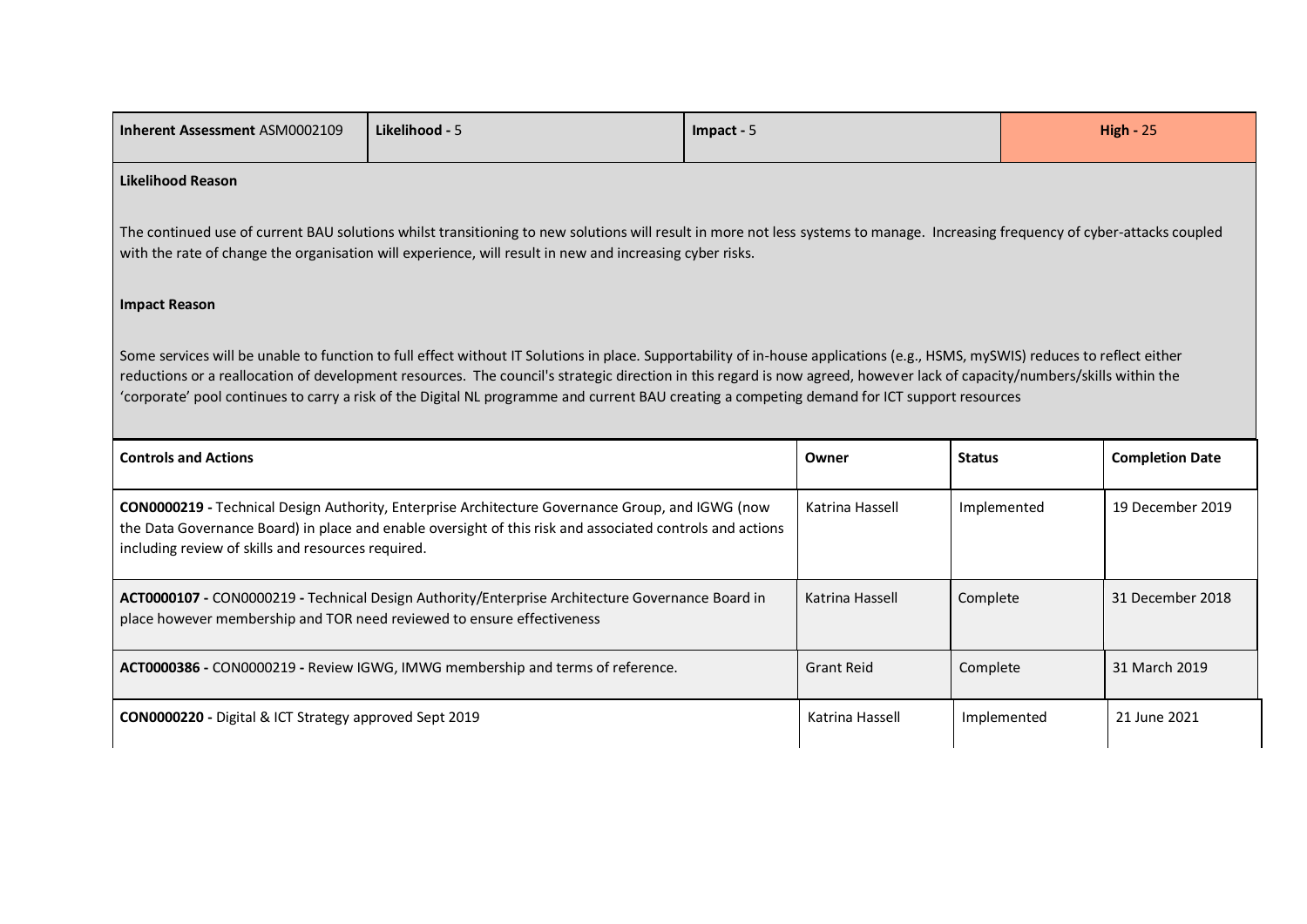| ACT0000099 - CON0000220 - Review ICT Policies and Strategy and guidelines to identify suitability,<br>effectiveness and gaps following finalisation of the design phase of DigitalNL. Interim review of policies<br>approved by Policy & Strategy Committee June 2020, full review to be complete by end March 2021.                                                                 | <b>Grant Reid</b> | Complete    | 31 March 2021     |
|--------------------------------------------------------------------------------------------------------------------------------------------------------------------------------------------------------------------------------------------------------------------------------------------------------------------------------------------------------------------------------------|-------------------|-------------|-------------------|
| ACT0000106 - CON0000220 - Introduce Strategic ICT training plan (aligned to technology strategy/Digital<br>NL aspirations), training programme and skill matrix to ensure effective deployment of DigitalNL<br>technologies and in line with new Business Solutions organisational structure. Skills analysis and training<br>plan complete but will be subject to continual review. | Katrina Hassell   | Complete    | 31 August 2020    |
| CON0000221 - Well established procurement processes enable robust selection of ICT partners                                                                                                                                                                                                                                                                                          | James McKinstry   | Implemented | 19 December 2019  |
| CON0000222 - Ongoing review and update of ICT DR & Service BC Plans plus bi-annual testing.                                                                                                                                                                                                                                                                                          | <b>Grant Reid</b> | Implemented | 13 January 2021   |
| ACT0000104 - CON0000222 - Review and update of current ICT Disaster Recovery. Review completed,<br>further actions to be added for testing of plan on a phased basis commencing November 2020.                                                                                                                                                                                       | Rob Leitch        | Complete    | 30 September 2020 |
| ACT0000105 - CON0000222 - Review and update of Service Business Continuity Plans (thereafter annual<br>testing)                                                                                                                                                                                                                                                                      | Aileen McMann     | Complete    | 30 June 2018      |
| CON0000223 - Robust network design including firewalls, antivirus & antimalware systems and 2FA to<br>control unauthorised access.                                                                                                                                                                                                                                                   | <b>Grant Reid</b> | Implemented | 27 January 2020   |
| ACT0000102 - CON0000223 - Completion of tasks associated with network redesign. (as at Jan 2020 have<br>taken as far as possible this will now be superseded by DigitalNL.                                                                                                                                                                                                           | <b>Grant Reid</b> | Complete    | 1 January 2019    |
| CON0000224 - Use of automatic detective and preventative technologies (in respect of security incidents<br>and inappropriate access and damage to council information)                                                                                                                                                                                                               | <b>Grant Reid</b> | Implemented | 21 May 2020       |
| ACT0000103 - CON0000224 - Further development of SIEM to enhance controls.                                                                                                                                                                                                                                                                                                           | <b>Grant Reid</b> | Complete    | 30 June 2020      |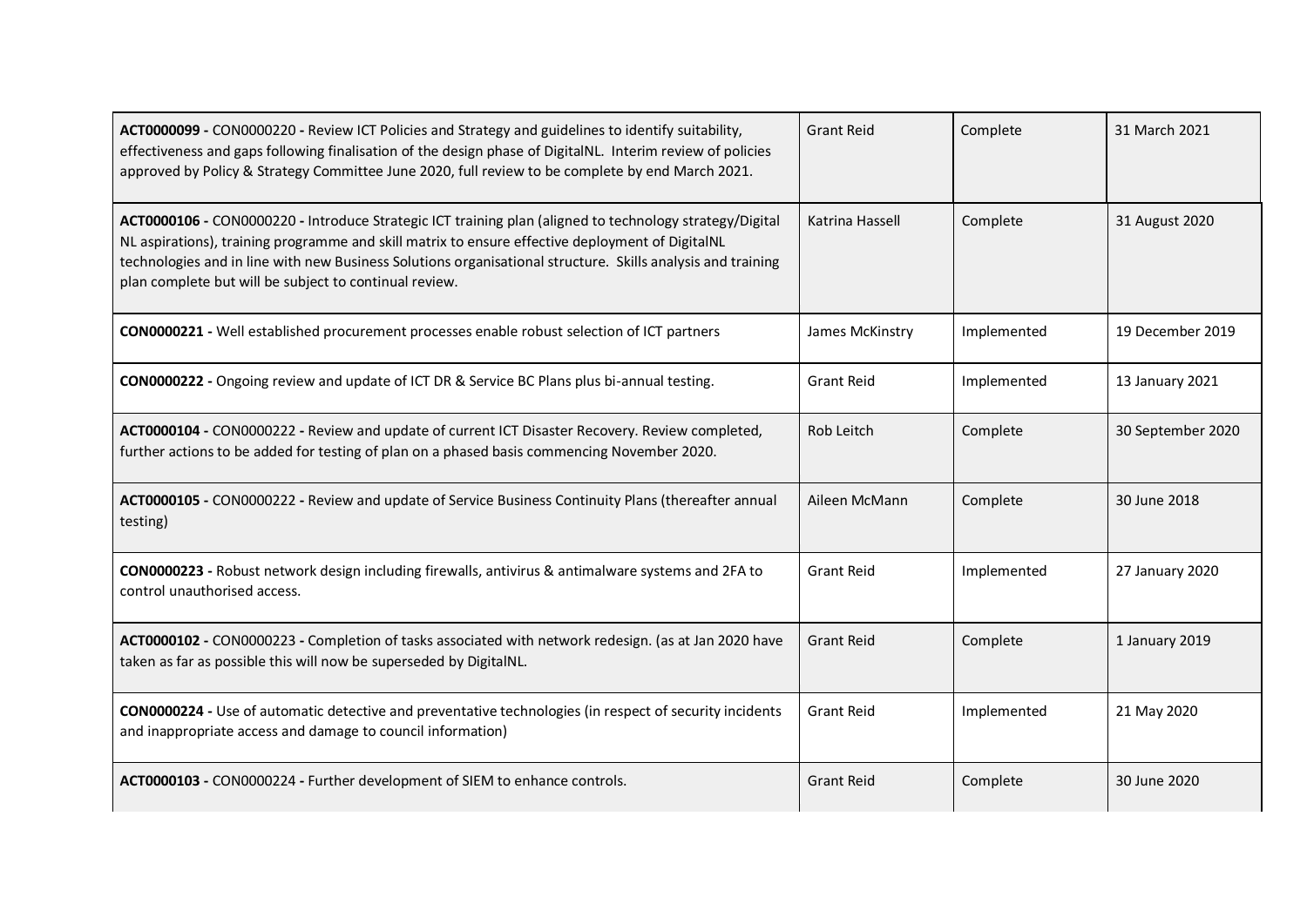| <b>CON0000225 - ICT Code of Connection controls external access to ICT resource</b>                                                                                                        | Rob Leitch        | Implemented | 16 December 2019 |
|--------------------------------------------------------------------------------------------------------------------------------------------------------------------------------------------|-------------------|-------------|------------------|
| <b>CON0000226 - Information Governance Framework</b>                                                                                                                                       | Karen MacFarlane  | Implemented | 27 January 2020  |
| CON0000227 - Dedicated resource within ICT focussing on Programme, Change and Security management                                                                                          | <b>Grant Reid</b> | Enhancing   | 27 January 2020  |
| ACT0000696 - CON0000227 - Actively manage internal resources to ensure we are maintaining and<br>improving our skill base. Annual review.                                                  | <b>Grant Reid</b> | Underway    | 31 December 2021 |
| ACT0000739 - CON0000227 - Implement a mechanism to effectively manage resources on an ongoing basis<br>across the ICT function.                                                            | <b>Grant Reid</b> | Underway    | 31 December 2021 |
| CON0000228 - Corporate Project Management Methodology approach augmented by local PM<br>approaches for specialist areas ensures consistency.                                               | Katrina Hassell   | Implemented | 16 December 2019 |
| CON0000229 - Service Management System in place                                                                                                                                            | <b>Grant Reid</b> | Implemented | 10 May 2019      |
| CON0000639 - ICT operational procedures and guidance, including operations manual and solutions guide<br>for each application.                                                             | <b>Grant Reid</b> | Enhancing   | 19 December 2019 |
| ACT0000740 - CON0000639 - Audit process to be implemented to ensure operational procedures and<br>guidance (inc. operations manual and solutions guide) are in place for each application. | <b>Grant Reid</b> | Raised      | 31 March 2022    |
| CON0001037 - Availability of additional specialists/resources through Digital Business (DBP) and System<br>Integrator (SIP) partnerships                                                   | Katrina Hassell   | Implemented | 4 February 2020  |
| CON0001038 - Fully revised and aligned corporate Business Solutions structure, with functions identified<br>as key through DBP and SIP arrangements.                                       | Katrina Hassell   | In Progress |                  |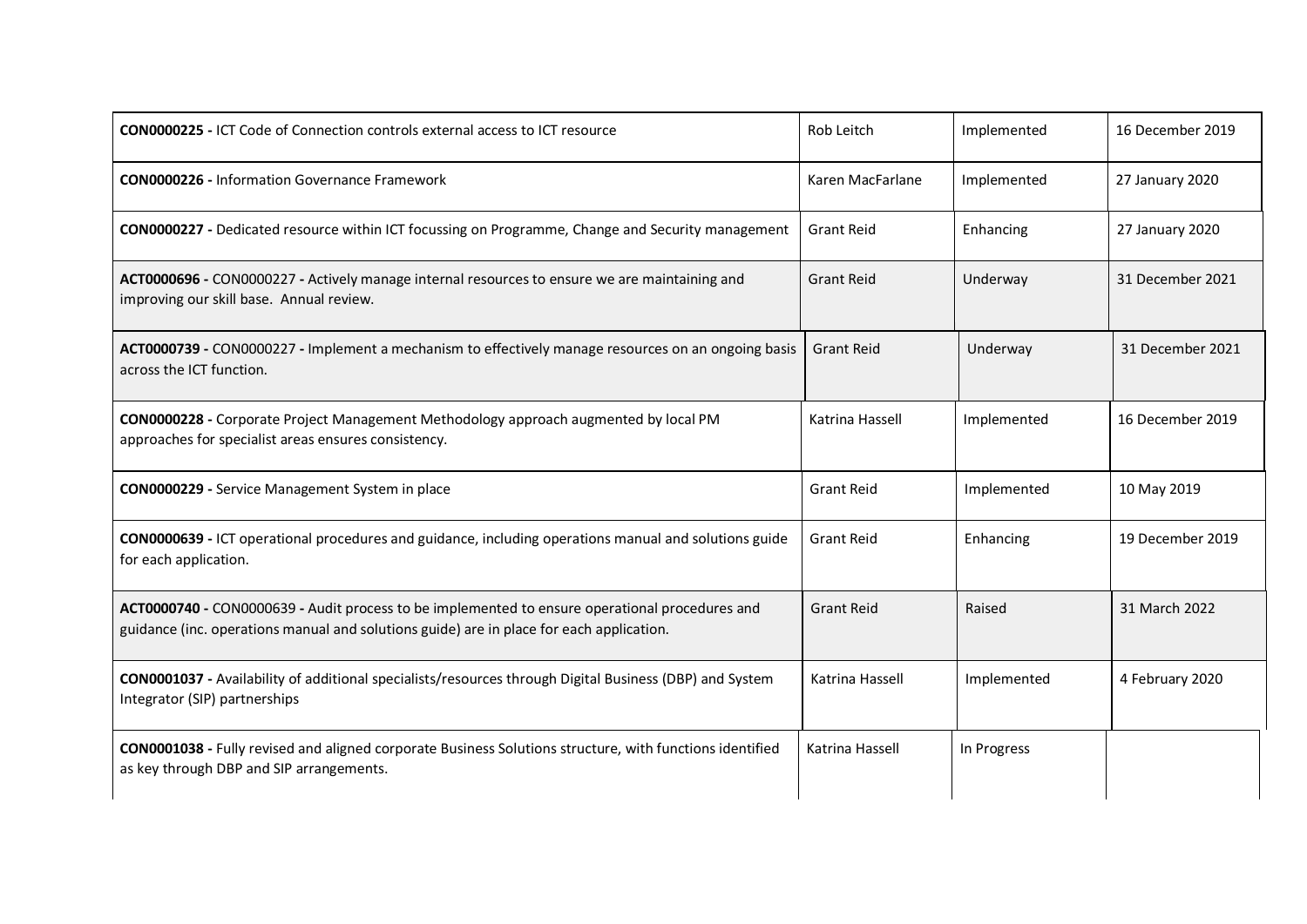| ACT0000598 - CON0001038 - Fully implement Phase one of revised Business Solutions structure,<br>developing functions identified as key through DBP and SIP arrangements. Significant progress made but<br>completion delayed due to job evaluation process. |                | Katrina Hassell | Underway          | 31 March 2022 |                   |
|-------------------------------------------------------------------------------------------------------------------------------------------------------------------------------------------------------------------------------------------------------------|----------------|-----------------|-------------------|---------------|-------------------|
| ACT0000741 - CON0001038 - Implement process to ensure structure of ICT function continues to stay<br>relevant to the wider organisational needs, and previous approvals (e.g.: Integrated ICT support model,<br>Delivering for Communities etc)             |                |                 | Katrina Hassell   | Underway      | 31 March 2022     |
| <b>CON0001039</b> - Technical library for all solution documentation.                                                                                                                                                                                       |                |                 | <b>Grant Reid</b> | Implemented   | 30 September 2020 |
| ACT0000599 - CON0001039 - Develop a technical library for all solution documentation.                                                                                                                                                                       |                |                 | <b>Grant Reid</b> | Complete      | 30 September 2020 |
| <b>CON0001040</b> - Staff IT security awareness training modules                                                                                                                                                                                            |                |                 | <b>Grant Reid</b> | Implemented   | 23 February 2021  |
| ACT0000600 - CON0001040 - Work with TOD to develop staff IT security awareness training modules -<br>New ICT Security Module launched.                                                                                                                      |                |                 | <b>Grant Reid</b> | Complete      | 30 June 2020      |
| <b>Residual Assessment ASM0002109</b>                                                                                                                                                                                                                       | Likelihood - 4 | Impact - $4$    |                   |               | High - $16$       |

#### **Likelihood Reason**

Continual shift by Services to an IT enabled requirement for customer service delivery has resulted in substantial growth in the product set utilised by the Council. This coupled with previous reduction in IT staffing levels has resulted in internal resource skill levels being severely diluted, with limited capacity for the high levels of specialism that the organisation now needs. The Service was successful in getting approval for 4 additional posts within Infrastructure, 2 fixed term and 2 permanent posts, and has been able to fill several of its vacancies over the past 3-6 months. Although the Council has additional capacity through its specialist partnership arrangements with Agilisys and PWC, the competing demands arising between BAU support and digital transformation will continue in the short to medium term as both environments require to be resourced. This coupled with the introduction of new solutions and products to the user base, results in a significant rise in the Incident, Change and Requests seen via the service desk. The transition to homeworking although accommodated, has not been without its challenges and this will continue to be the case as more council services look to redesign and recover. This results in a continual rise in service desk calls handled by our delivery partner Wipro, who do not have planned capacity to deal with these increased volumes. The controls currently in place around governance, policies and procedures have all improved and with appropriate training and knowledge transfer/upskilling being progressed with Agilisys, will bring further improvements, (however this represents another short to medium term draw on our corporate resource pool). As transition to phase one of our revised structure